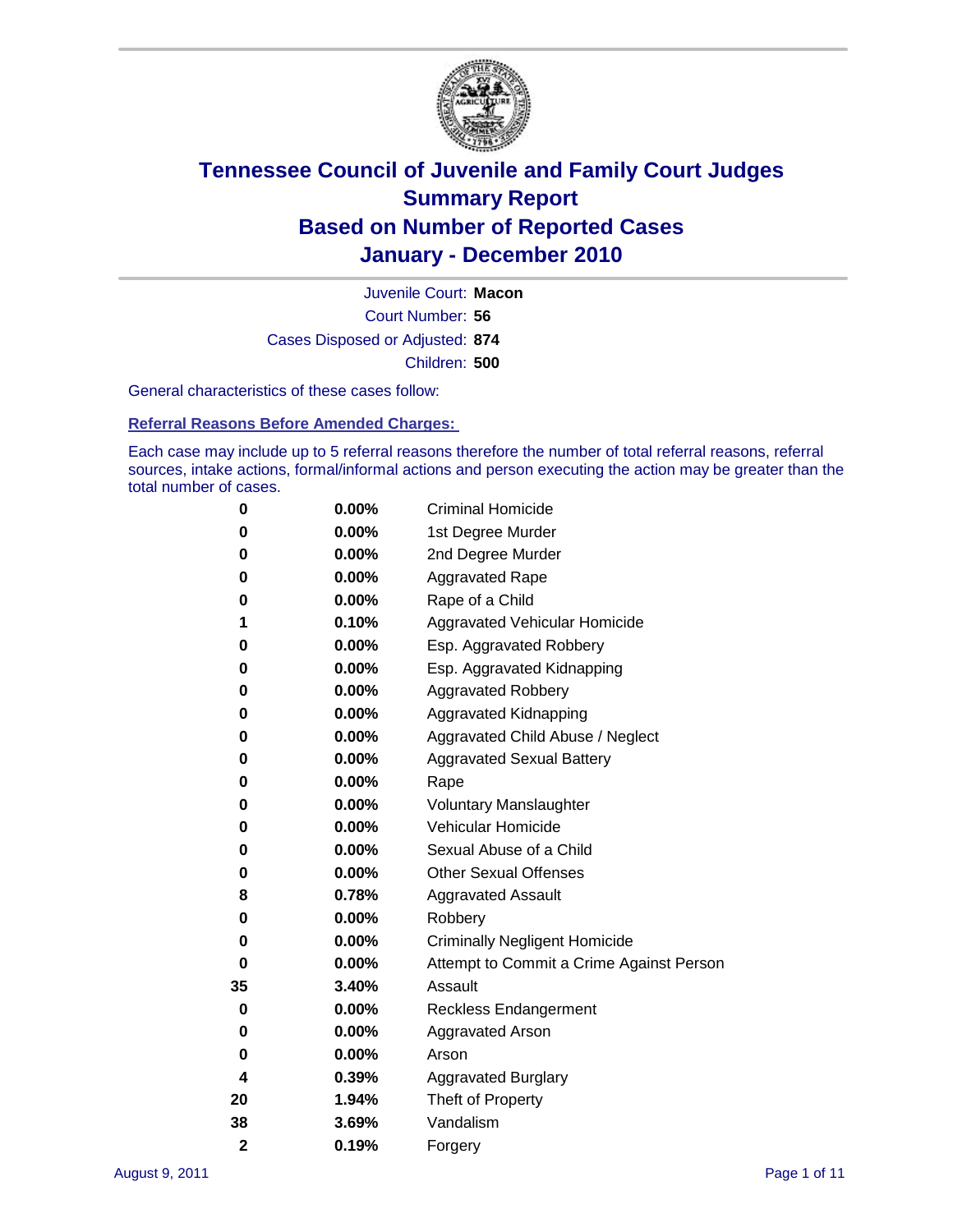

Court Number: **56** Juvenile Court: **Macon** Cases Disposed or Adjusted: **874** Children: **500**

#### **Referral Reasons Before Amended Charges:**

Each case may include up to 5 referral reasons therefore the number of total referral reasons, referral sources, intake actions, formal/informal actions and person executing the action may be greater than the total number of cases.

| 0        | 0.00% | <b>Worthless Checks</b>                                     |  |  |
|----------|-------|-------------------------------------------------------------|--|--|
| 0        | 0.00% | Illegal Possession / Fraudulent Use of Credit / Debit Cards |  |  |
| 1        | 0.10% | <b>Burglary</b>                                             |  |  |
| 0        | 0.00% | Unauthorized Use of a Vehicle                               |  |  |
| 0        | 0.00% | <b>Cruelty to Animals</b>                                   |  |  |
| 0        | 0.00% | Sale of Controlled Substances                               |  |  |
| 4        | 0.39% | <b>Other Drug Offenses</b>                                  |  |  |
| 10       | 0.97% | Possession of Controlled Substances                         |  |  |
| 1        | 0.10% | <b>Criminal Attempt</b>                                     |  |  |
| 1        | 0.10% | Carrying Weapons on School Property                         |  |  |
| 1        | 0.10% | Unlawful Carrying / Possession of a Weapon                  |  |  |
| 3        | 0.29% | <b>Evading Arrest</b>                                       |  |  |
| 0        | 0.00% | Escape                                                      |  |  |
| 1        | 0.10% | Driving Under Influence (DUI)                               |  |  |
| 19       | 1.85% | Possession / Consumption of Alcohol                         |  |  |
| 0        | 0.00% | Resisting Stop, Frisk, Halt, Arrest or Search               |  |  |
| 1        | 0.10% | <b>Aggravated Criminal Trespass</b>                         |  |  |
| 0        | 0.00% | Harassment                                                  |  |  |
| 4        | 0.39% | Failure to Appear                                           |  |  |
| 2        | 0.19% | Filing a False Police Report                                |  |  |
| 0        | 0.00% | Criminal Impersonation                                      |  |  |
| 9        | 0.87% | <b>Disorderly Conduct</b>                                   |  |  |
| 24       | 2.33% | <b>Criminal Trespass</b>                                    |  |  |
| 2        | 0.19% | <b>Public Intoxication</b>                                  |  |  |
| 0        | 0.00% | Gambling                                                    |  |  |
| 74       | 7.19% | Traffic                                                     |  |  |
| 18       | 1.75% | <b>Local Ordinances</b>                                     |  |  |
| $\bf{0}$ | 0.00% | Violation of Wildlife Regulations                           |  |  |
| 1        | 0.10% | Contempt of Court                                           |  |  |
| 88       | 8.55% | Violation of Probation                                      |  |  |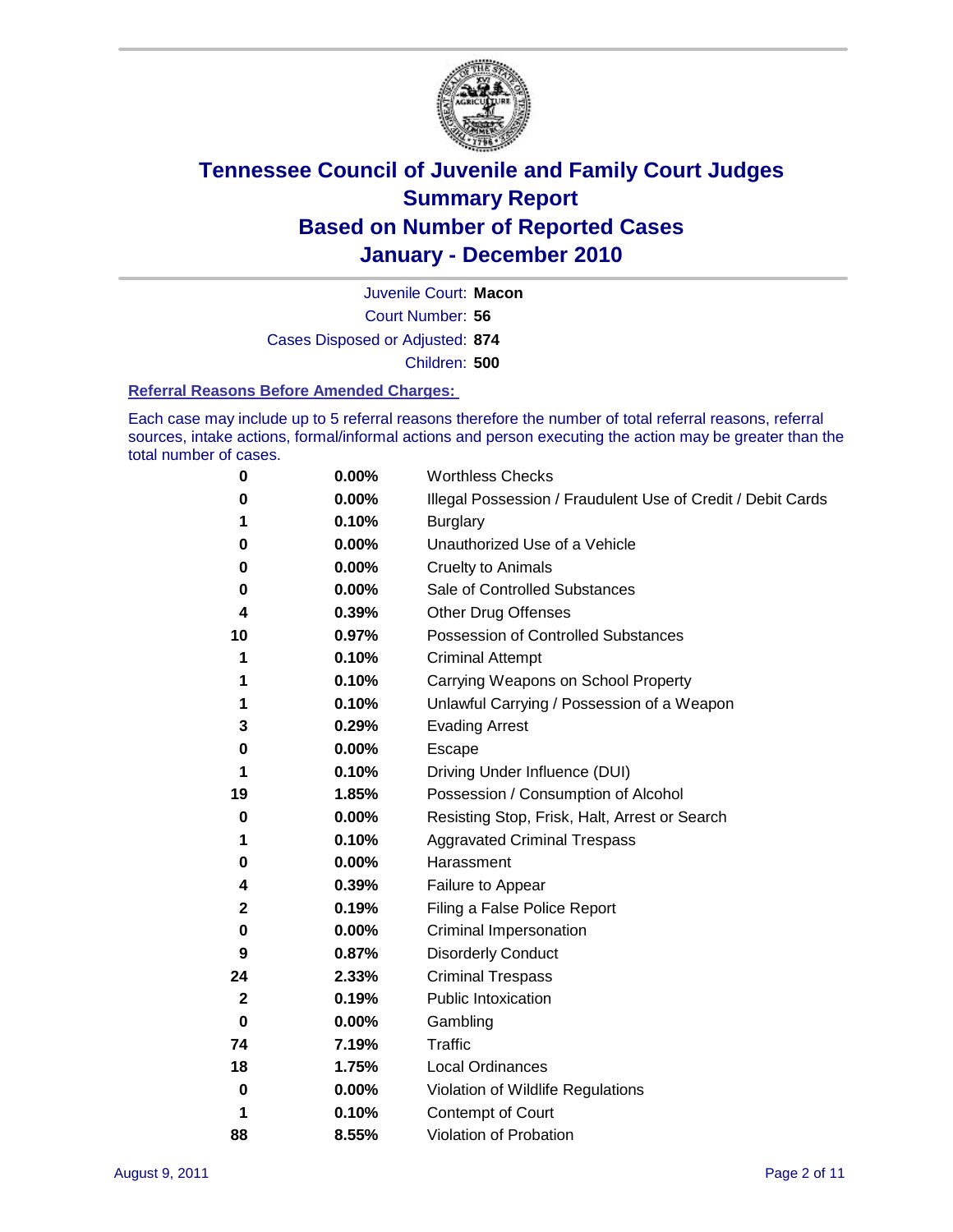

Court Number: **56** Juvenile Court: **Macon** Cases Disposed or Adjusted: **874** Children: **500**

#### **Referral Reasons Before Amended Charges:**

Each case may include up to 5 referral reasons therefore the number of total referral reasons, referral sources, intake actions, formal/informal actions and person executing the action may be greater than the total number of cases.

| $\bf{0}$ | 0.00%    | Violation of Aftercare                 |
|----------|----------|----------------------------------------|
| 15       | 1.46%    | Unruly Behavior                        |
| 31       | 3.01%    | Truancy                                |
| 11       | 1.07%    | In-State Runaway                       |
| 0        | $0.00\%$ | Out-of-State Runaway                   |
| 14       | 1.36%    | Possession of Tobacco Products         |
| 0        | $0.00\%$ | Violation of a Valid Court Order       |
| 2        | 0.19%    | Violation of Curfew                    |
| $\bf{0}$ | $0.00\%$ | Sexually Abused Child                  |
| 0        | $0.00\%$ | <b>Physically Abused Child</b>         |
| 575      | 55.88%   | Dependency / Neglect                   |
| 0        | 0.00%    | <b>Termination of Parental Rights</b>  |
| 0        | 0.00%    | <b>Violation of Pretrial Diversion</b> |
| 0        | 0.00%    | Violation of Informal Adjustment       |
| 7        | 0.68%    | <b>Judicial Review</b>                 |
| 0        | 0.00%    | <b>Administrative Review</b>           |
| 0        | $0.00\%$ | <b>Foster Care Review</b>              |
| 0        | $0.00\%$ | Custody                                |
| 1        | 0.10%    | Visitation                             |
| 0        | 0.00%    | Paternity / Legitimation               |
| 1        | 0.10%    | <b>Child Support</b>                   |
| 0        | 0.00%    | <b>Request for Medical Treatment</b>   |
| 0        | 0.00%    | <b>Consent to Marry</b>                |
| $\bf{0}$ | 0.00%    | Other                                  |
| 1,029    | 100.00%  | <b>Total Referrals</b>                 |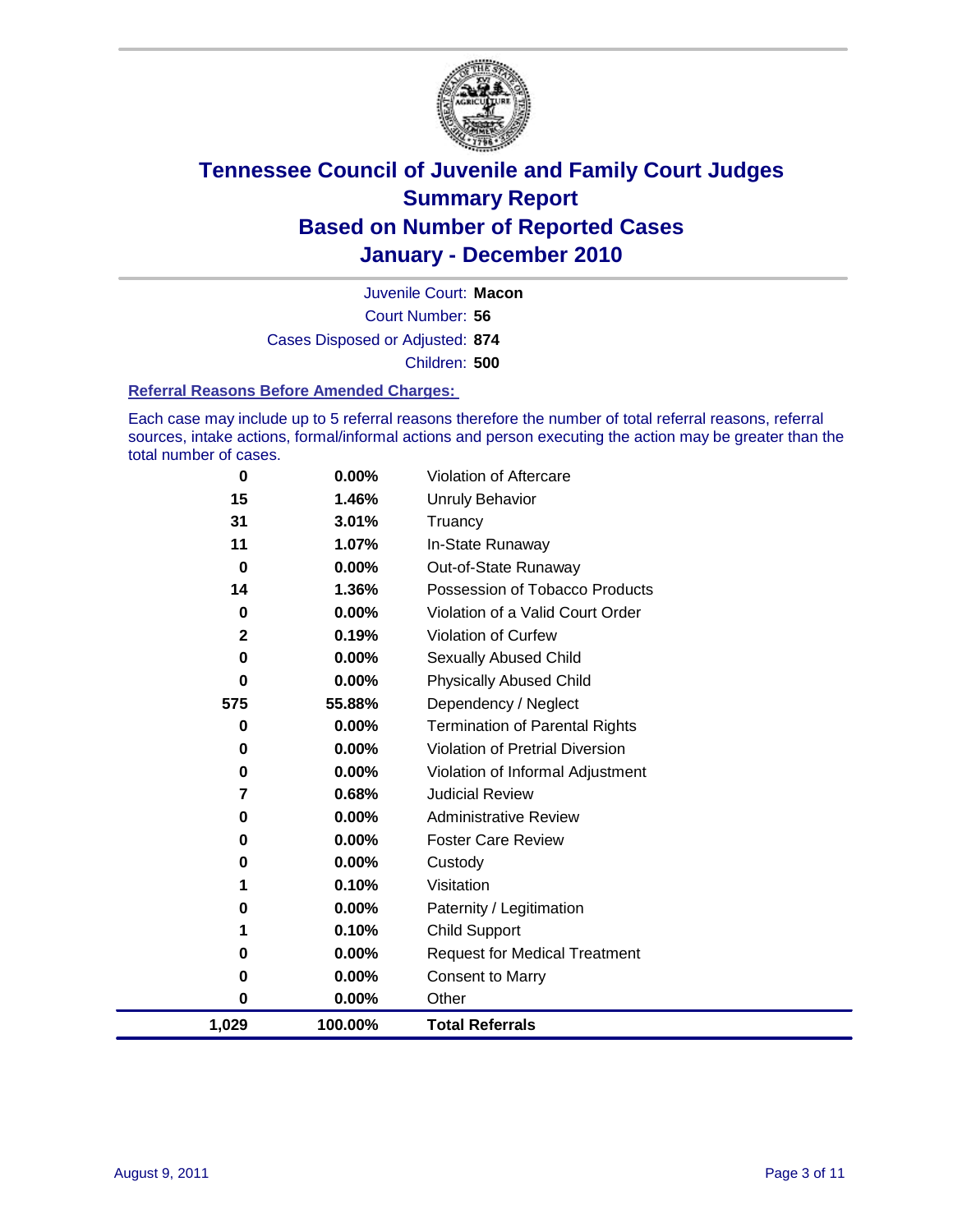

|                            | Juvenile Court: Macon           |                                   |  |  |  |
|----------------------------|---------------------------------|-----------------------------------|--|--|--|
|                            | Court Number: 56                |                                   |  |  |  |
|                            | Cases Disposed or Adjusted: 874 |                                   |  |  |  |
| Children: 500              |                                 |                                   |  |  |  |
| <b>Referral Sources: 1</b> |                                 |                                   |  |  |  |
| 267                        | 25.95%                          | Law Enforcement                   |  |  |  |
| 40                         | 3.89%                           | Parents                           |  |  |  |
| 5                          | 0.49%                           | <b>Relatives</b>                  |  |  |  |
| $\bf{0}$                   | 0.00%                           | Self                              |  |  |  |
| 49                         | 4.76%                           | School                            |  |  |  |
| $\bf{0}$                   | 0.00%                           | <b>CSA</b>                        |  |  |  |
| 583                        | 56.66%                          | <b>DCS</b>                        |  |  |  |
| 12                         | 1.17%                           | <b>Other State Department</b>     |  |  |  |
| 1                          | 0.10%                           | <b>District Attorney's Office</b> |  |  |  |
| 48                         | 4.66%                           | <b>Court Staff</b>                |  |  |  |
| $\bf{0}$                   | 0.00%                           | Social Agency                     |  |  |  |
| $\bf{0}$                   | 0.00%                           | <b>Other Court</b>                |  |  |  |
| 23                         | 2.24%                           | Victim                            |  |  |  |
| 1                          | 0.10%                           | Child & Parent                    |  |  |  |
| 0                          | 0.00%                           | Hospital                          |  |  |  |
| 0                          | 0.00%                           | Unknown                           |  |  |  |
| $\bf{0}$                   | 0.00%                           | Other                             |  |  |  |
| 1,029                      | 100.00%                         | <b>Total Referral Sources</b>     |  |  |  |

### **Age of Child at Referral: 2**

| 0<br>$\bf{0}$ | 21.00%<br>$0.00\%$<br>$0.00\%$ | Ages 19 and Over<br>Unknown |
|---------------|--------------------------------|-----------------------------|
|               |                                |                             |
|               |                                |                             |
| 105           |                                | Ages 17 through 18          |
| 114           | 22.80%                         | Ages 15 through 16          |
| 52            | 10.40%                         | Ages 13 through 14          |
|               | 6.40%                          | Ages 11 through 12          |
|               |                                |                             |
|               | 32                             |                             |

<sup>1</sup> If different than number of Referral Reasons (1029), verify accuracy of your court's data.

<sup>2</sup> One child could be counted in multiple categories, verify accuracy of your court's data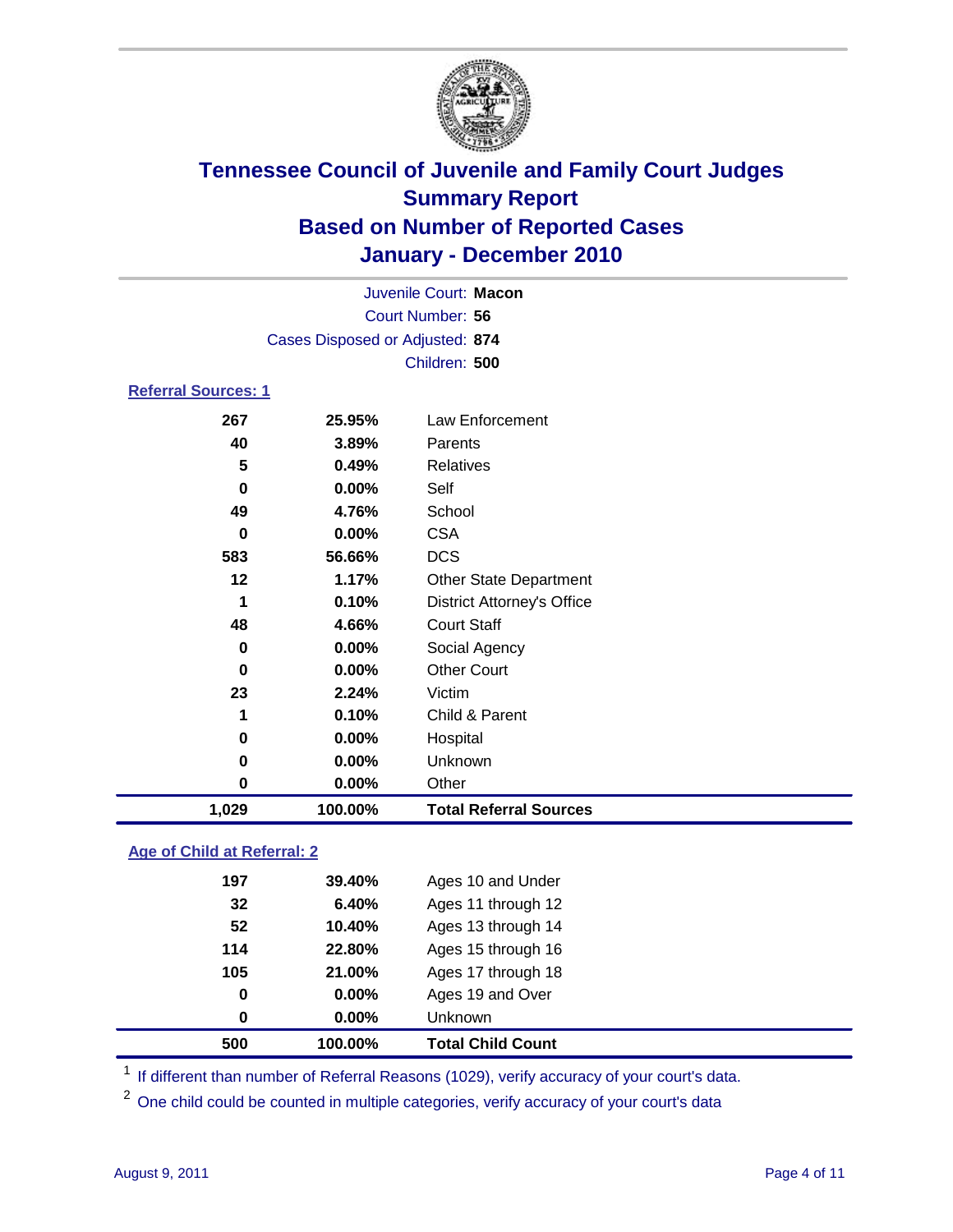

| Juvenile Court: Macon                   |                                 |                          |  |  |  |
|-----------------------------------------|---------------------------------|--------------------------|--|--|--|
| Court Number: 56                        |                                 |                          |  |  |  |
|                                         | Cases Disposed or Adjusted: 874 |                          |  |  |  |
|                                         | Children: 500                   |                          |  |  |  |
| Sex of Child: 1                         |                                 |                          |  |  |  |
| 284                                     | 56.80%                          | Male                     |  |  |  |
| 211                                     | 42.20%                          | Female                   |  |  |  |
| 5                                       | 1.00%                           | Unknown                  |  |  |  |
| 500                                     | 100.00%                         | <b>Total Child Count</b> |  |  |  |
| Race of Child: 1                        |                                 |                          |  |  |  |
| 490                                     | 98.00%                          | White                    |  |  |  |
| 4                                       | 0.80%                           | African American         |  |  |  |
| 0                                       | 0.00%                           | Native American          |  |  |  |
| 0                                       | 0.00%                           | Asian                    |  |  |  |
| 3                                       | 0.60%                           | Mixed                    |  |  |  |
| 3                                       | 0.60%                           | Unknown                  |  |  |  |
| 500                                     | 100.00%                         | <b>Total Child Count</b> |  |  |  |
| <b>Hispanic Origin: 1</b>               |                                 |                          |  |  |  |
| 32                                      | 6.40%                           | Yes                      |  |  |  |
| 465                                     | 93.00%                          | No                       |  |  |  |
| 3                                       | 0.60%                           | Unknown                  |  |  |  |
| 500                                     | 100.00%                         | <b>Total Child Count</b> |  |  |  |
| <b>School Enrollment of Children: 1</b> |                                 |                          |  |  |  |
| 367                                     | 73.40%                          | Yes                      |  |  |  |
| 131                                     | 26.20%                          | No                       |  |  |  |
| $\overline{\mathbf{2}}$                 | 0.40%                           | Unknown                  |  |  |  |
| 500                                     | 100.00%                         | <b>Total Child Count</b> |  |  |  |

One child could be counted in multiple categories, verify accuracy of your court's data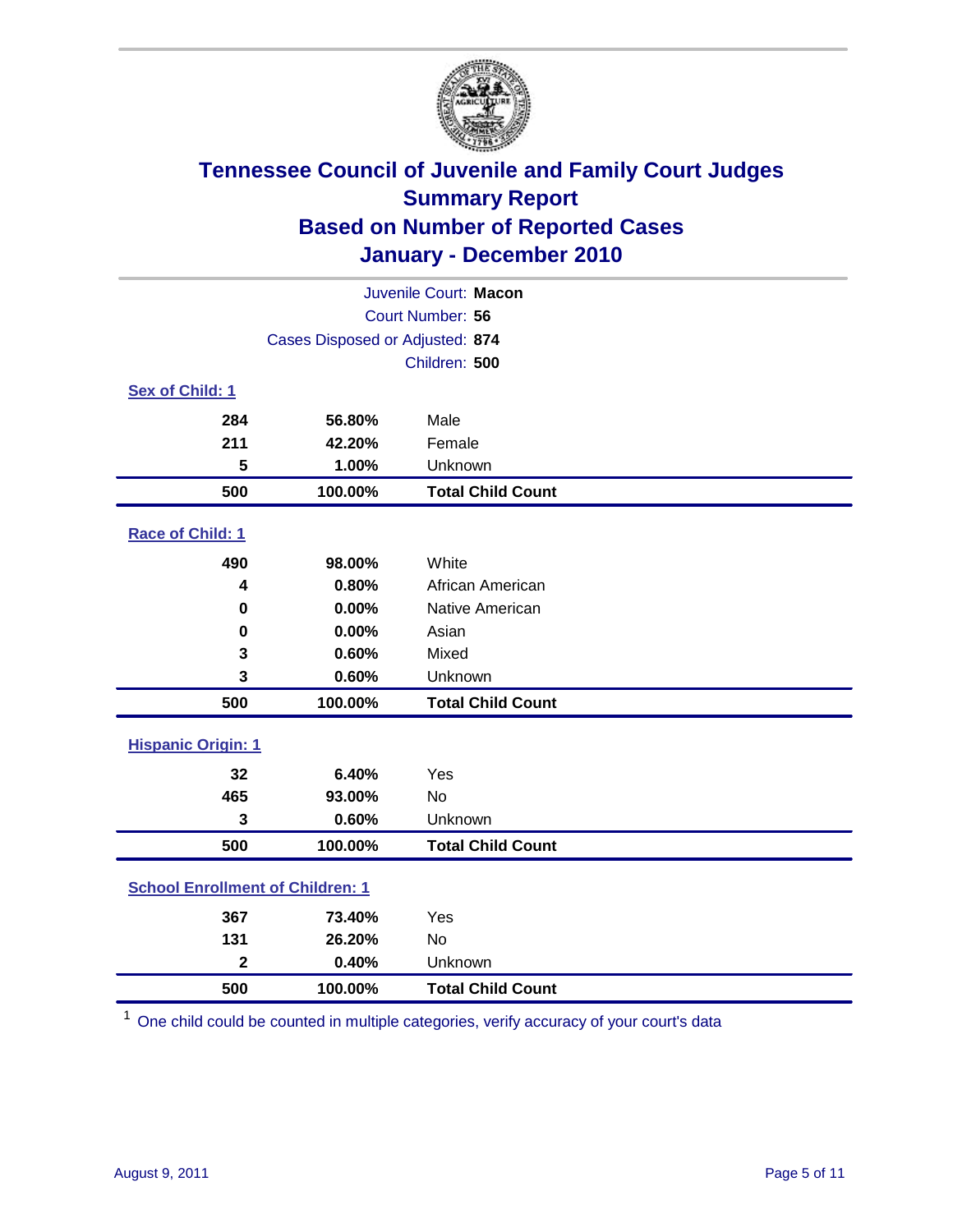

Court Number: **56** Juvenile Court: **Macon** Cases Disposed or Adjusted: **874** Children: **500**

### **Living Arrangement of Child at Time of Referral: 1**

| 500 | 100.00% | <b>Total Child Count</b>     |
|-----|---------|------------------------------|
| 0   | 0.00%   | Other                        |
| 1   | 0.20%   | Unknown                      |
| 1   | 0.20%   | Independent                  |
| 1   | 0.20%   | In an Institution            |
| 6   | 1.20%   | In a Residential Center      |
| 12  | 2.40%   | In a Group Home              |
| 66  | 13.20%  | With Foster Family           |
| 0   | 0.00%   | With Adoptive Parents        |
| 153 | 30.60%  | <b>With Relatives</b>        |
| 44  | 8.80%   | With Father                  |
| 114 | 22.80%  | With Mother                  |
| 4   | 0.80%   | With Mother and Stepfather   |
| 1   | 0.20%   | With Father and Stepmother   |
| 97  | 19.40%  | With Both Biological Parents |
|     |         |                              |

### **Type of Detention: 2**

| 874      | 100.00%  | <b>Total Detention Count</b> |  |
|----------|----------|------------------------------|--|
| 0        | $0.00\%$ | Other                        |  |
| 871      | 99.66%   | Does Not Apply               |  |
| 0        | $0.00\%$ | <b>Unknown</b>               |  |
| 0        | 0.00%    | <b>Psychiatric Hospital</b>  |  |
| $\bf{0}$ | 0.00%    | Jail - No Separation         |  |
| 0        | $0.00\%$ | Jail - Partial Separation    |  |
| 0        | $0.00\%$ | Jail - Complete Separation   |  |
| 3        | 0.34%    | Juvenile Detention Facility  |  |
| 0        | $0.00\%$ | Non-Secure Placement         |  |
|          |          |                              |  |

<sup>1</sup> One child could be counted in multiple categories, verify accuracy of your court's data

<sup>2</sup> If different than number of Cases (874) verify accuracy of your court's data.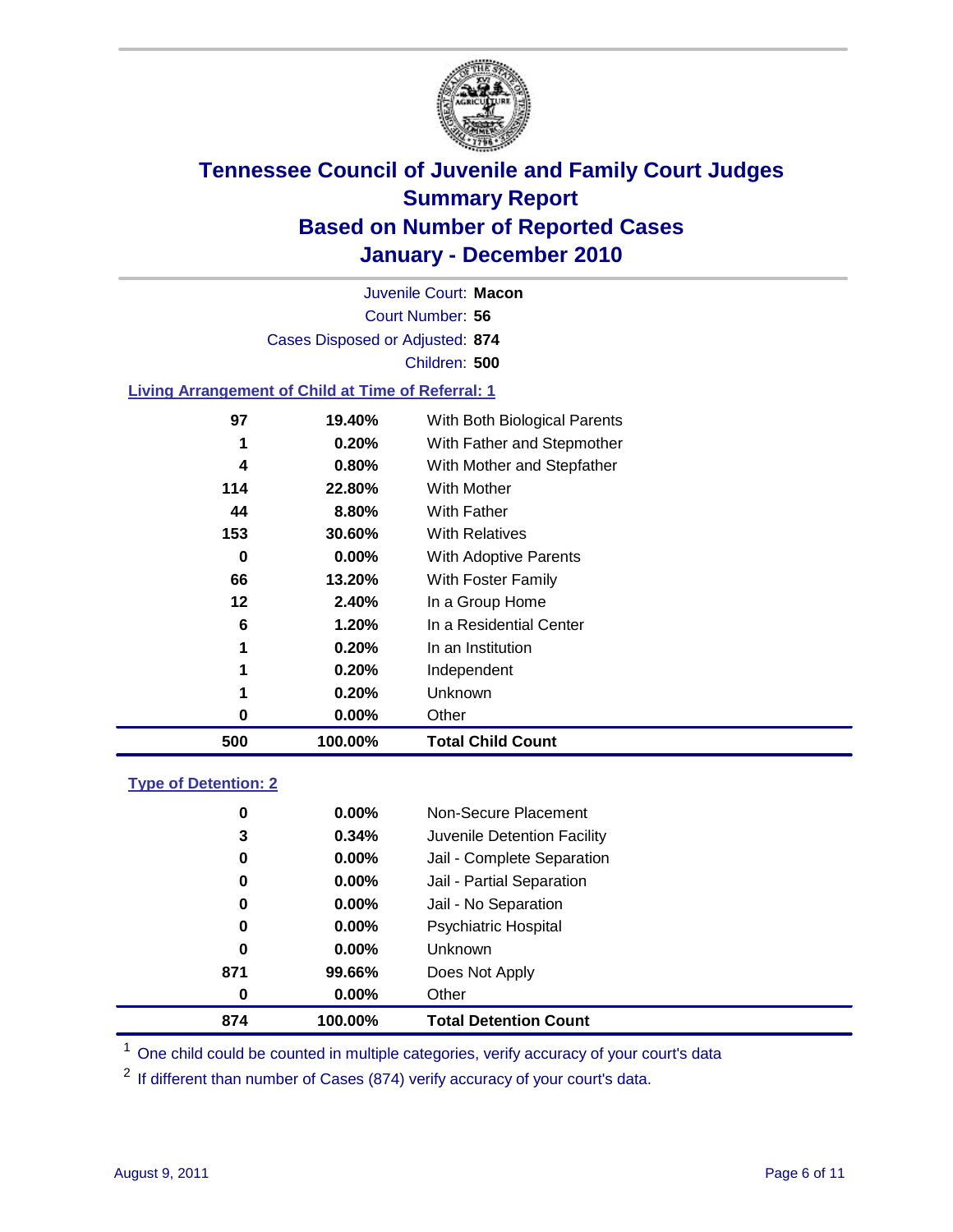

|                                                    | Juvenile Court: Macon                         |                                     |  |  |  |  |
|----------------------------------------------------|-----------------------------------------------|-------------------------------------|--|--|--|--|
|                                                    | Court Number: 56                              |                                     |  |  |  |  |
|                                                    | Cases Disposed or Adjusted: 874               |                                     |  |  |  |  |
|                                                    | Children: 500                                 |                                     |  |  |  |  |
| <b>Placement After Secure Detention Hearing: 1</b> |                                               |                                     |  |  |  |  |
| 1                                                  | 0.11%<br>Returned to Prior Living Arrangement |                                     |  |  |  |  |
| 1                                                  | 0.11%                                         | Juvenile Detention Facility         |  |  |  |  |
|                                                    | 0.11%                                         | Jail                                |  |  |  |  |
|                                                    | 0.11%                                         | Shelter / Group Home                |  |  |  |  |
| 0                                                  | 0.00%                                         | <b>Foster Family Home</b>           |  |  |  |  |
| 0                                                  | 0.00%                                         | Psychiatric Hospital                |  |  |  |  |
| 0                                                  | 0.00%                                         | Unknown                             |  |  |  |  |
| 870                                                | 99.54%                                        | Does Not Apply                      |  |  |  |  |
| $\mathbf 0$                                        | $0.00\%$                                      | Other                               |  |  |  |  |
| 874                                                | 100.00%                                       | <b>Total Placement Count</b>        |  |  |  |  |
|                                                    |                                               |                                     |  |  |  |  |
| <b>Intake Actions: 2</b>                           |                                               |                                     |  |  |  |  |
| 922                                                | 89.60%                                        | <b>Petition Filed</b>               |  |  |  |  |
| 10                                                 | 0.97%                                         | <b>Motion Filed</b>                 |  |  |  |  |
| 97                                                 | 9.43%                                         | <b>Citation Processed</b>           |  |  |  |  |
| 0                                                  | 0.00%                                         | Notification of Paternity Processed |  |  |  |  |
| $\mathbf 0$                                        | 0.00%                                         | Scheduling of Judicial Review       |  |  |  |  |
| 0                                                  | 0.00%                                         | Scheduling of Administrative Review |  |  |  |  |
| 0                                                  | 0.00%                                         | Scheduling of Foster Care Review    |  |  |  |  |
| 0                                                  | 0.00%                                         | Unknown                             |  |  |  |  |
| 0                                                  | 0.00%                                         | Does Not Apply                      |  |  |  |  |
| 0                                                  | 0.00%                                         | Other                               |  |  |  |  |
| 1,029                                              | 100.00%                                       | <b>Total Intake Count</b>           |  |  |  |  |

<sup>1</sup> If different than number of Cases (874) verify accuracy of your court's data.

<sup>2</sup> If different than number of Referral Reasons (1029), verify accuracy of your court's data.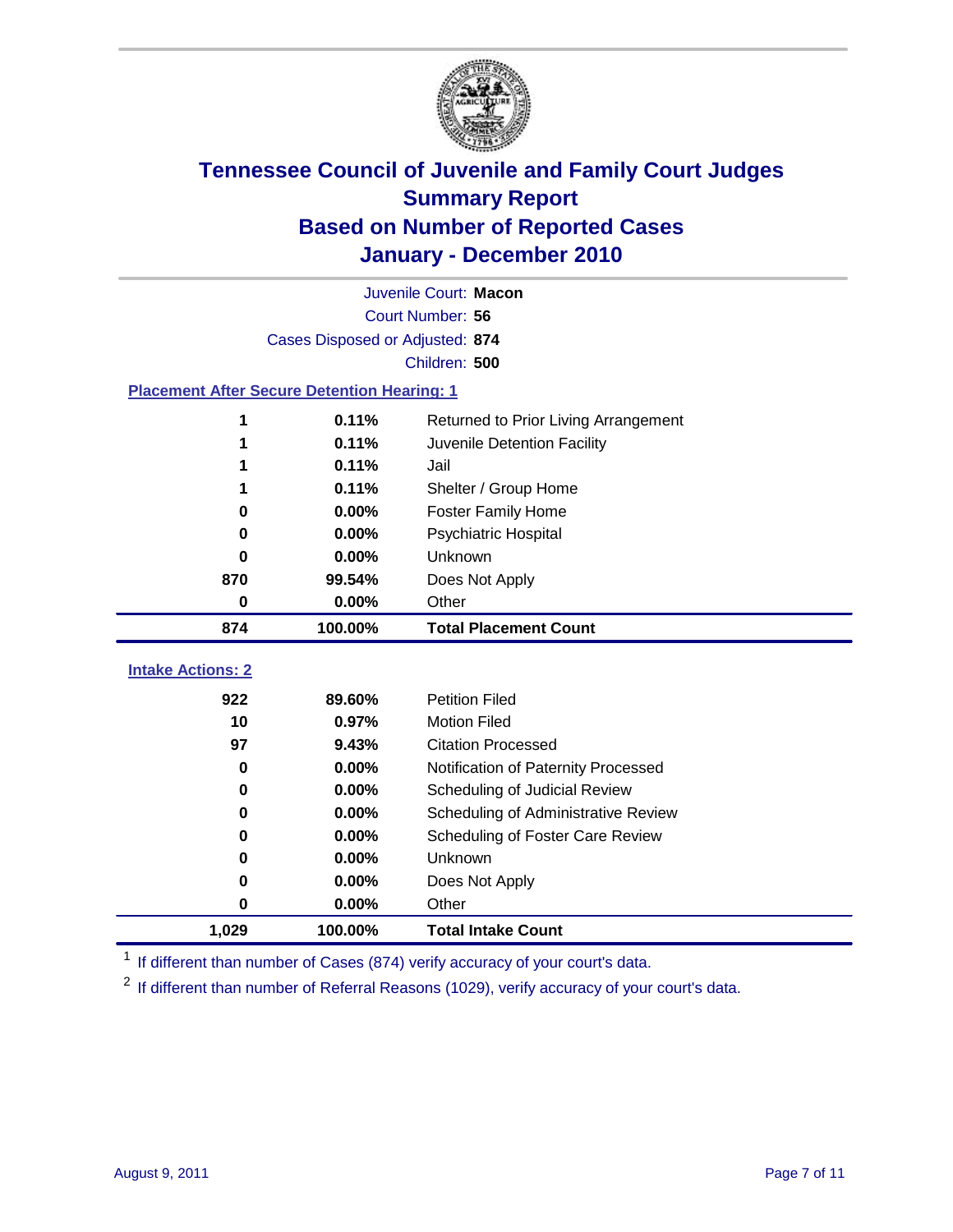

Court Number: **56** Juvenile Court: **Macon** Cases Disposed or Adjusted: **874** Children: **500**

### **Last Grade Completed by Child: 1**

| 500          | 100.00% | <b>Total Child Count</b>     |
|--------------|---------|------------------------------|
| $\pmb{0}$    | 0.00%   | Other                        |
| $\mathbf{2}$ | 0.40%   | Unknown                      |
| 45           | 9.00%   | <b>Never Attended School</b> |
| 1            | 0.20%   | Graduated                    |
| 0            | 0.00%   | <b>GED</b>                   |
| 0            | 0.00%   | Non-Graded Special Ed        |
| 10           | 2.00%   | 12th Grade                   |
| 87           | 17.40%  | 11th Grade                   |
| 77           | 15.40%  | 10th Grade                   |
| 30           | 6.00%   | 9th Grade                    |
| 50           | 10.00%  | 8th Grade                    |
| 29           | 5.80%   | 7th Grade                    |
| 8            | 1.60%   | 6th Grade                    |
| 11           | 2.20%   | 5th Grade                    |
| 12           | 2.40%   | 4th Grade                    |
| 26           | 5.20%   | 3rd Grade                    |
| 17           | 3.40%   | 2nd Grade                    |
| 13           | 2.60%   | 1st Grade                    |
| 6            | 1.20%   | Kindergarten                 |
| 0            | 0.00%   | Preschool                    |
| 76           | 15.20%  | Too Young for School         |

#### **Enrolled in Special Education: 1**

| 500          | 100.00% | <b>Total Child Count</b> |
|--------------|---------|--------------------------|
| $\mathbf{2}$ | 0.40%   | Unknown                  |
| 480          | 96.00%  | No                       |
| 18           | 3.60%   | Yes                      |
|              |         |                          |

One child could be counted in multiple categories, verify accuracy of your court's data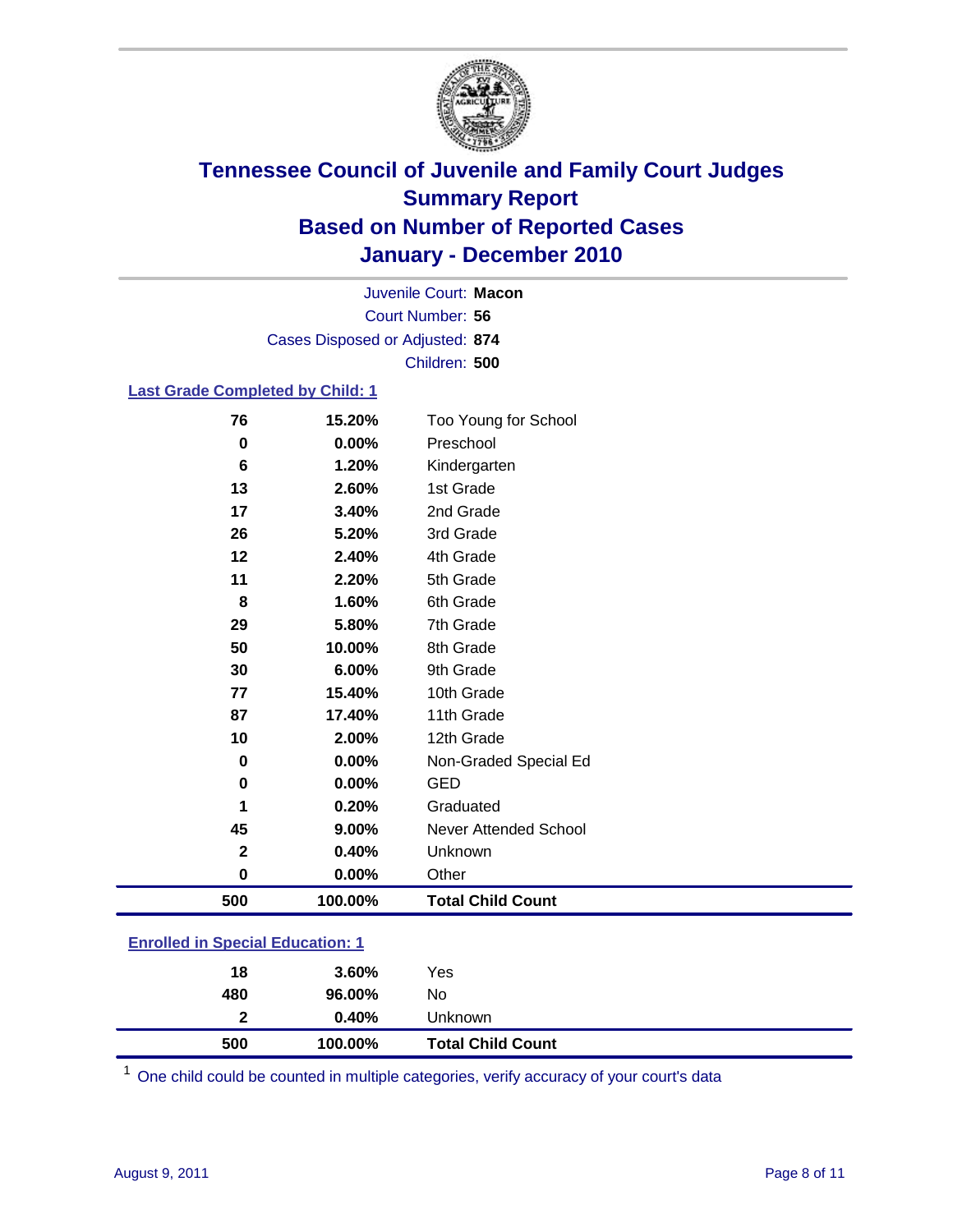

|                              | Juvenile Court: Macon           |                           |  |  |  |
|------------------------------|---------------------------------|---------------------------|--|--|--|
|                              | Court Number: 56                |                           |  |  |  |
|                              | Cases Disposed or Adjusted: 874 |                           |  |  |  |
|                              | Children: 500                   |                           |  |  |  |
| <b>Action Executed By: 1</b> |                                 |                           |  |  |  |
| 1,026                        | 99.71%                          | Judge                     |  |  |  |
| 3                            | 0.29%                           | Magistrate                |  |  |  |
| 0                            | $0.00\%$                        | <b>YSO</b>                |  |  |  |
| 0                            | 0.00%                           | Other                     |  |  |  |
| 0                            | 0.00%                           | Unknown                   |  |  |  |
| 1,029                        | 100.00%                         | <b>Total Action Count</b> |  |  |  |

### **Formal / Informal Actions: 1**

| 134   | 13.02%   | Dismissed                                        |
|-------|----------|--------------------------------------------------|
| 0     | $0.00\%$ | Retired / Nolle Prosequi                         |
| 118   | 11.47%   | <b>Complaint Substantiated Delinquent</b>        |
| 61    | 5.93%    | <b>Complaint Substantiated Status Offender</b>   |
| 96    | 9.33%    | <b>Complaint Substantiated Dependent/Neglect</b> |
| 0     | $0.00\%$ | <b>Complaint Substantiated Abused</b>            |
| 0     | $0.00\%$ | <b>Complaint Substantiated Mentally III</b>      |
| 0     | $0.00\%$ | Informal Adjustment                              |
| 0     | $0.00\%$ | <b>Pretrial Diversion</b>                        |
| 0     | $0.00\%$ | <b>Transfer to Adult Court Hearing</b>           |
| 0     | $0.00\%$ | Charges Cleared by Transfer to Adult Court       |
| 205   | 19.92%   | <b>Special Proceeding</b>                        |
| 10    | 0.97%    | <b>Review Concluded</b>                          |
| 405   | 39.36%   | Case Held Open                                   |
| 0     | $0.00\%$ | Other                                            |
| 0     | $0.00\%$ | <b>Unknown</b>                                   |
| 1,029 | 100.00%  | <b>Total Action Count</b>                        |

<sup>1</sup> If different than number of Referral Reasons (1029), verify accuracy of your court's data.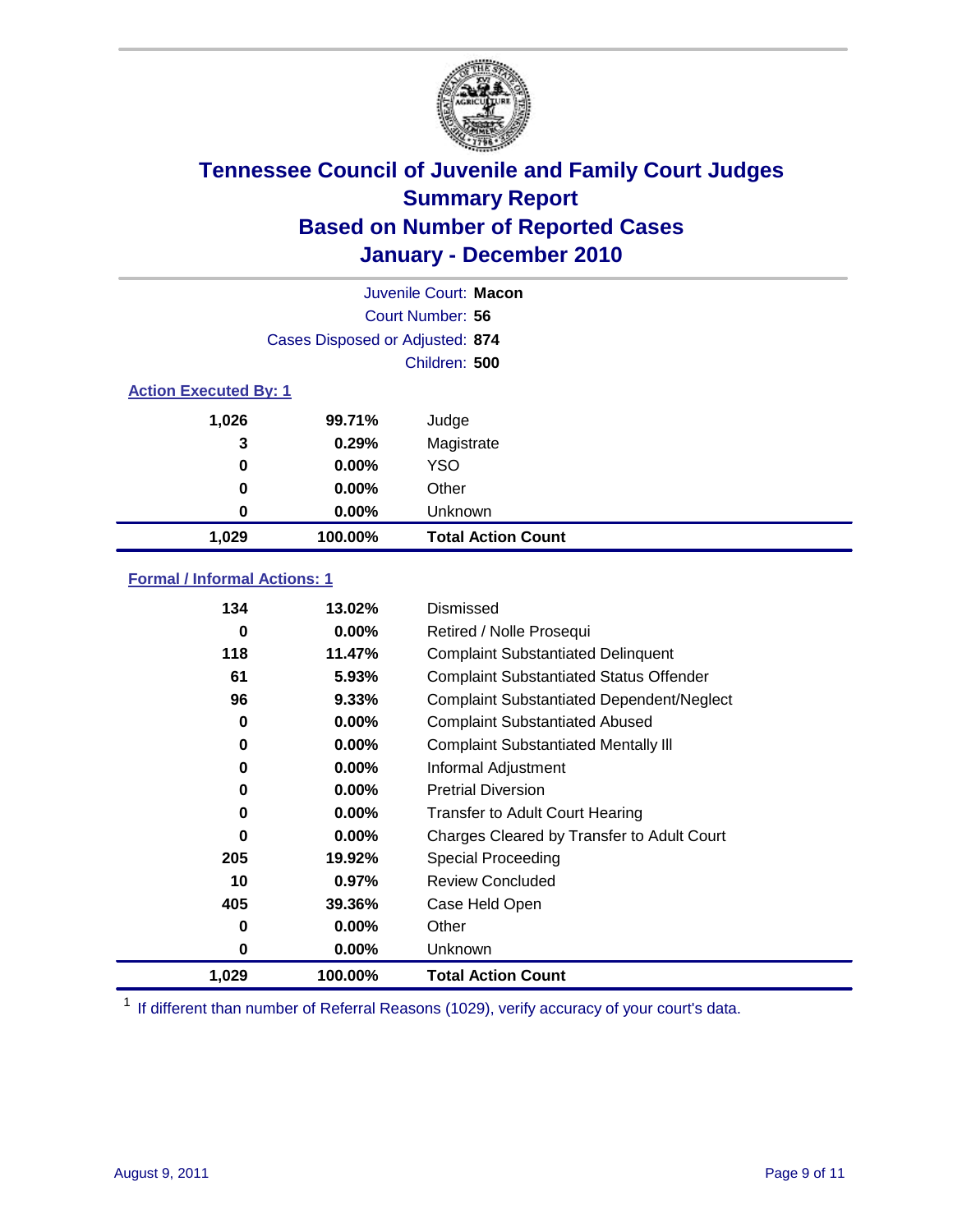

|                       |                                 | Juvenile Court: Macon                                 |
|-----------------------|---------------------------------|-------------------------------------------------------|
|                       |                                 | Court Number: 56                                      |
|                       | Cases Disposed or Adjusted: 874 |                                                       |
|                       |                                 | Children: 500                                         |
| <b>Case Outcomes:</b> |                                 | There can be multiple outcomes for one child or case. |
| 77                    | 4.39%                           | <b>Case Dismissed</b>                                 |
| 6                     | 0.34%                           | Case Retired or Nolle Prosequi                        |
| 0                     | 0.00%                           | Warned / Counseled                                    |
| 568                   | 32.36%                          | Held Open For Review                                  |
| 44                    | 2.51%                           | Supervision / Probation to Juvenile Court             |
| 33                    | 1.88%                           | <b>Probation to Parents</b>                           |
| 0                     | 0.00%                           | Referral to Another Entity for Supervision / Service  |
| 7                     | 0.40%                           | Referred for Mental Health Counseling                 |
| 19                    | 1.08%                           | Referred for Alcohol and Drug Counseling              |
| 1                     | 0.06%                           | <b>Referred to Alternative School</b>                 |
| 0                     | 0.00%                           | Referred to Private Child Agency                      |
| 13                    | 0.74%                           | Referred to Defensive Driving School                  |
| 5                     | 0.28%                           | Referred to Alcohol Safety School                     |
| 6                     | 0.34%                           | Referred to Juvenile Court Education-Based Program    |
| 18                    | 1.03%                           | Driver's License Held Informally                      |
| 0                     | 0.00%                           | <b>Voluntary Placement with DMHMR</b>                 |
| 0                     | 0.00%                           | <b>Private Mental Health Placement</b>                |
| 0                     | 0.00%                           | <b>Private MR Placement</b>                           |
| 0                     | 0.00%                           | Placement with City/County Agency/Facility            |
| 0                     | 0.00%                           | Placement with Relative / Other Individual            |
| 133                   | 7.58%                           | Fine                                                  |
| 5                     | 0.28%                           | <b>Public Service</b>                                 |
| 13                    | 0.74%                           | Restitution                                           |
| 0                     | 0.00%                           | <b>Runaway Returned</b>                               |
| 47                    | 2.68%                           | No Contact Order                                      |
| 1                     | 0.06%                           | Injunction Other than No Contact Order                |
| 0                     | 0.00%                           | <b>House Arrest</b>                                   |
| 0                     | 0.00%                           | <b>Court Defined Curfew</b>                           |
| 0                     | 0.00%                           | Dismissed from Informal Adjustment                    |
| 0                     | 0.00%                           | <b>Dismissed from Pretrial Diversion</b>              |
| 0                     | 0.00%                           | Released from Probation                               |
| 0                     | 0.00%                           | <b>Transferred to Adult Court</b>                     |
| 0                     | $0.00\%$                        | <b>DMHMR Involuntary Commitment</b>                   |